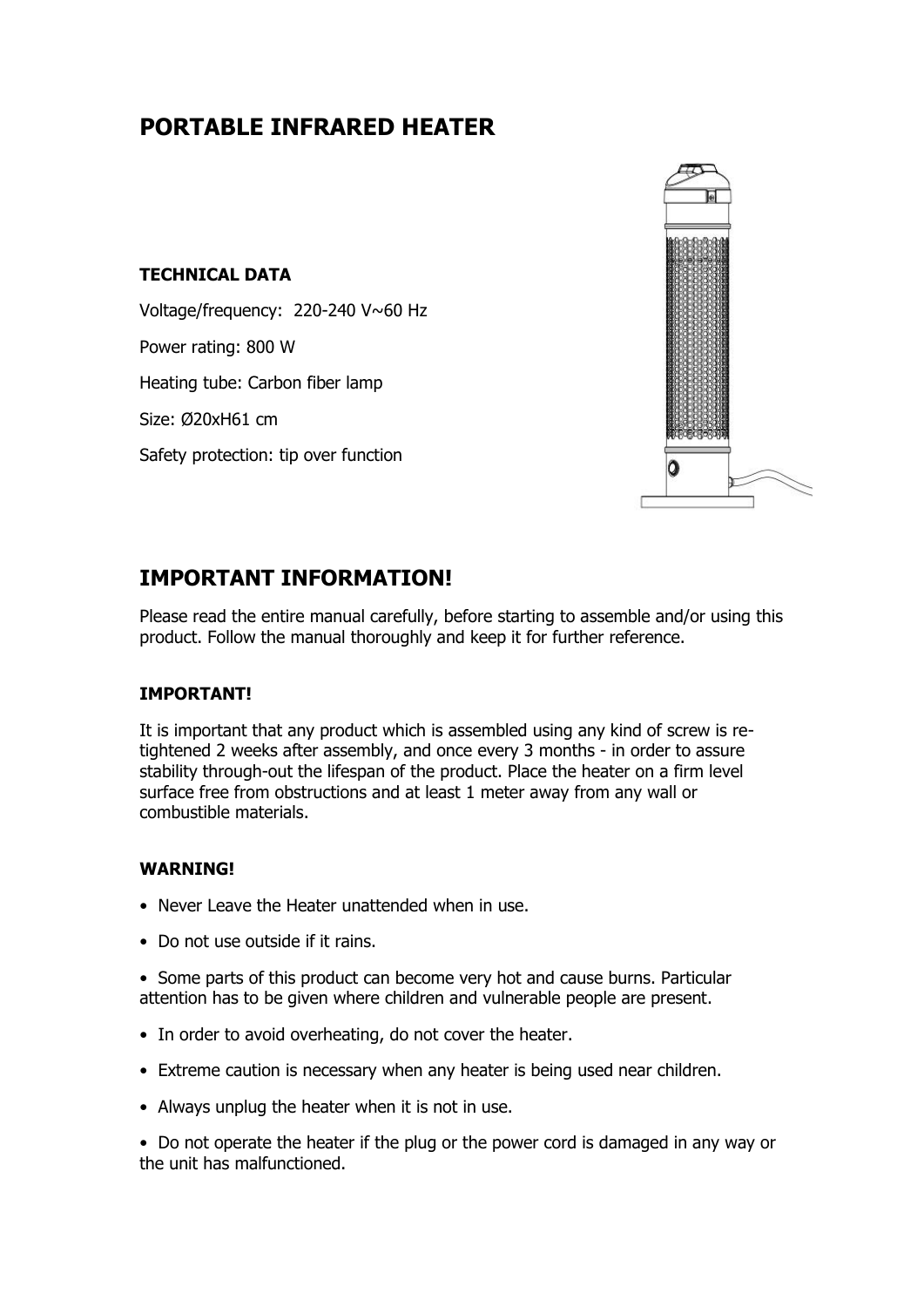• Do not use this heater in the immediate surroundings of a bath, shower or swimming pool.

• When disconnecting the heater, always make sure that the controls are in the OFF position and never pull the plug by the cord.

• Do not allow foreign objects to enter the heater as this may cause an electric shocker a fire hazard.

• To prevent the possible risk of fire, please ensure that the heater is not covered by any objects.

- Do not use in areas where there is petrol, paint or any other liquid stored.
- Never use the heater for anything other than its intended purpose.

• The heater must not be directly located below a socket outlet. Always ensure that the heater has cooled fully before storing.

• This heater is not intended for use by persons (including children) with reduced physical, sensory or mental capabilities, or lack of experience and knowledge, unless they have been given supervision or instruction concerning use of the appliance by a person responsible for their safety.

• Do not use the heater with a programmer, time, separate remote- control system or any other device that switches the heater on automatically,since a fire risk exists if the heater is covered or positioned incorrectly.

• This heater is not equipped with a device to control the room the temperature. Don't use this heater in small rooms when they are occupied by persons not capable of leaving the room on their own, unless constant supervision is provided.

- The heater is for indoor and outdoor use, do not use outside during bad weather or leave unsupervised.
- Children and pets must be supervised when heater is in operation to ensure that they do not come into contact with the heater.

• Install the heater in a safe location. Make sure it is at least 180 cm above the ground.

- If the electrical cable is damaged, it must be replaced by a qualified electrician.
- Store the heater in a dry and well ventilated place.